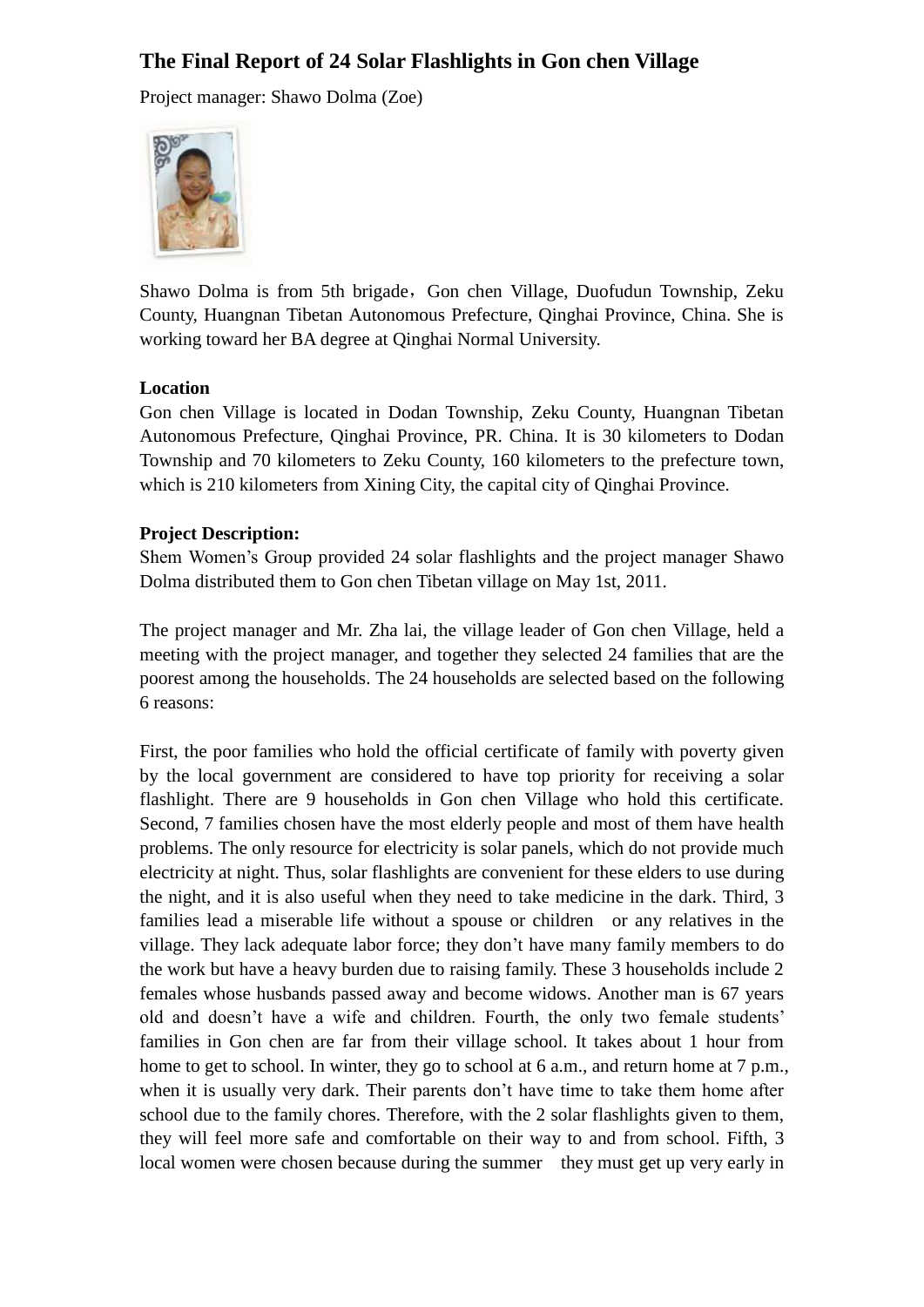the morning to milk female yaks, and again in the evening after the herdsman of their family bring the livestock home. Thus, with the help of solar flashlights, their work will become easier and safer.

## **Project Results:**

Once the Solar Flashlight Project was completed, many locals said that such project could not only protect the environment, but also save money for them. Before, there were many old batteries of flashlights in the village since nomadic people use the flashlights more often. So, there was more trash from old batteries in the community, and this was dangerous for the village children to play with them. Moreover, poor families said that they could save the money that they usually spend on buying batteries for flashlight, which requires about 2-hour trip on motorcycle to get to the stores in the local township. All the villagers, after the implementation of Solar Flashlight Project, think that this is an environmentally friendly project that brings more benefits to the locals. And they no longer need to worry about their children with the harmful batteries since they will gradually not see any batteries in the future. The plenty of sunshine on the grassland is a great resource for the solar flashlights, and another great quality about these solar flashlights is that they are waterproof so they can be used in the rain.



#### **The Name-list of People Who are Benefited**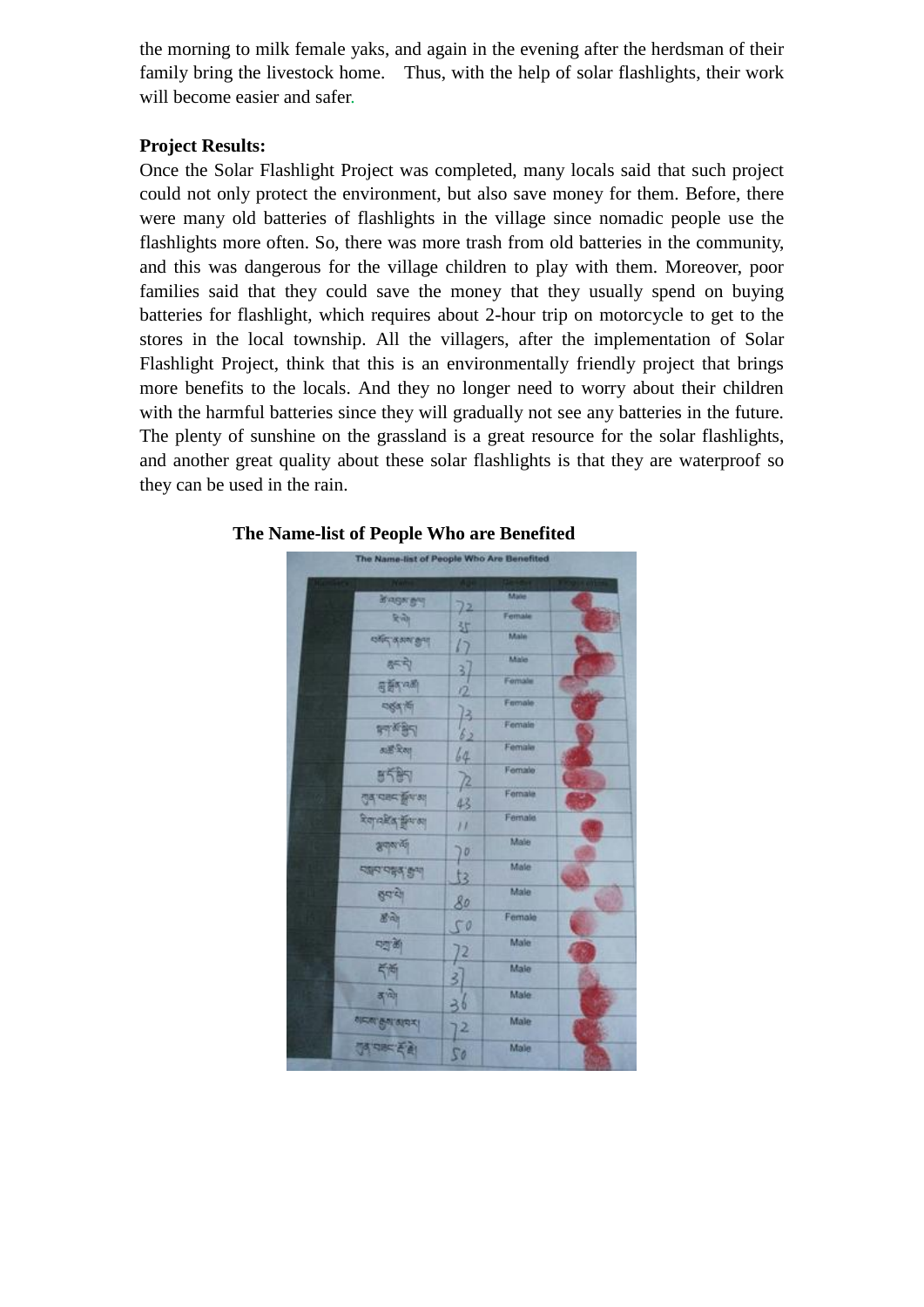|                  | 71                      | Malle<br>101 11 |  |
|------------------|-------------------------|-----------------|--|
| <b>TIST BIST</b> |                         | Female          |  |
| र्जुन स्थान      | $\overline{\mathbf{3}}$ | Female          |  |
| <b>GEIR ROLL</b> |                         | Male            |  |

# **Project Photos**



*One of the project beneficiaries, who was very happy when he received a solar flashlight and thanked the project manager.*



*The project manager explaining the instructions for using the solar flashlight to a villager named Sang jie ka. He is patiently listening to the manager's explanation.*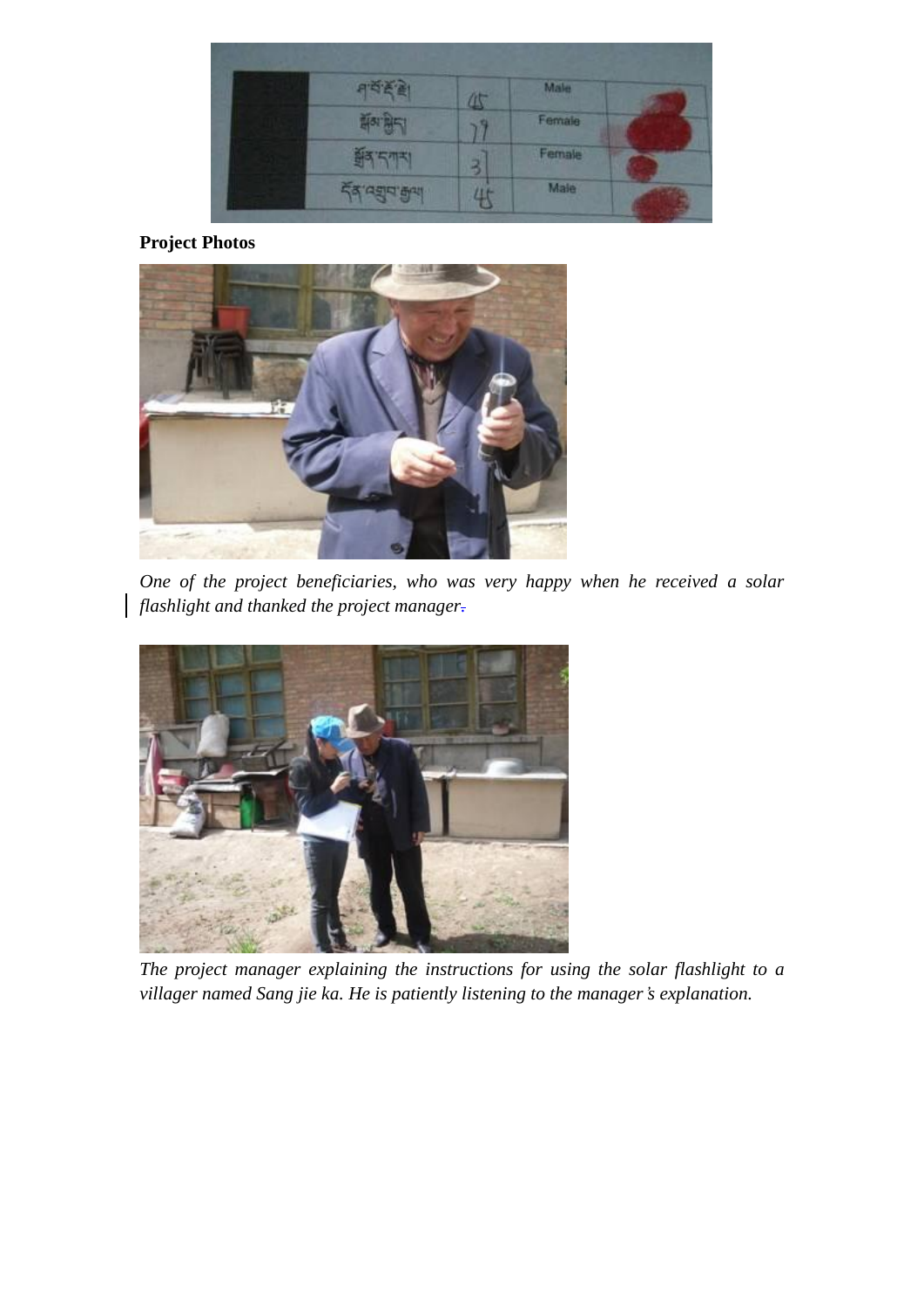

*Genzang Dorma has many people in her family, including a grandfather who is 85 years old.. She not only takes care of her grandfather, but also needs to do much of the housework. She was very excited when she received this solar flashlight and she said that it is very useful when she milks in the morning.*



*Jiaduoji is seventy years old and must do lots of housechores even though she is weak because last year she lost her daughter-in-law.*

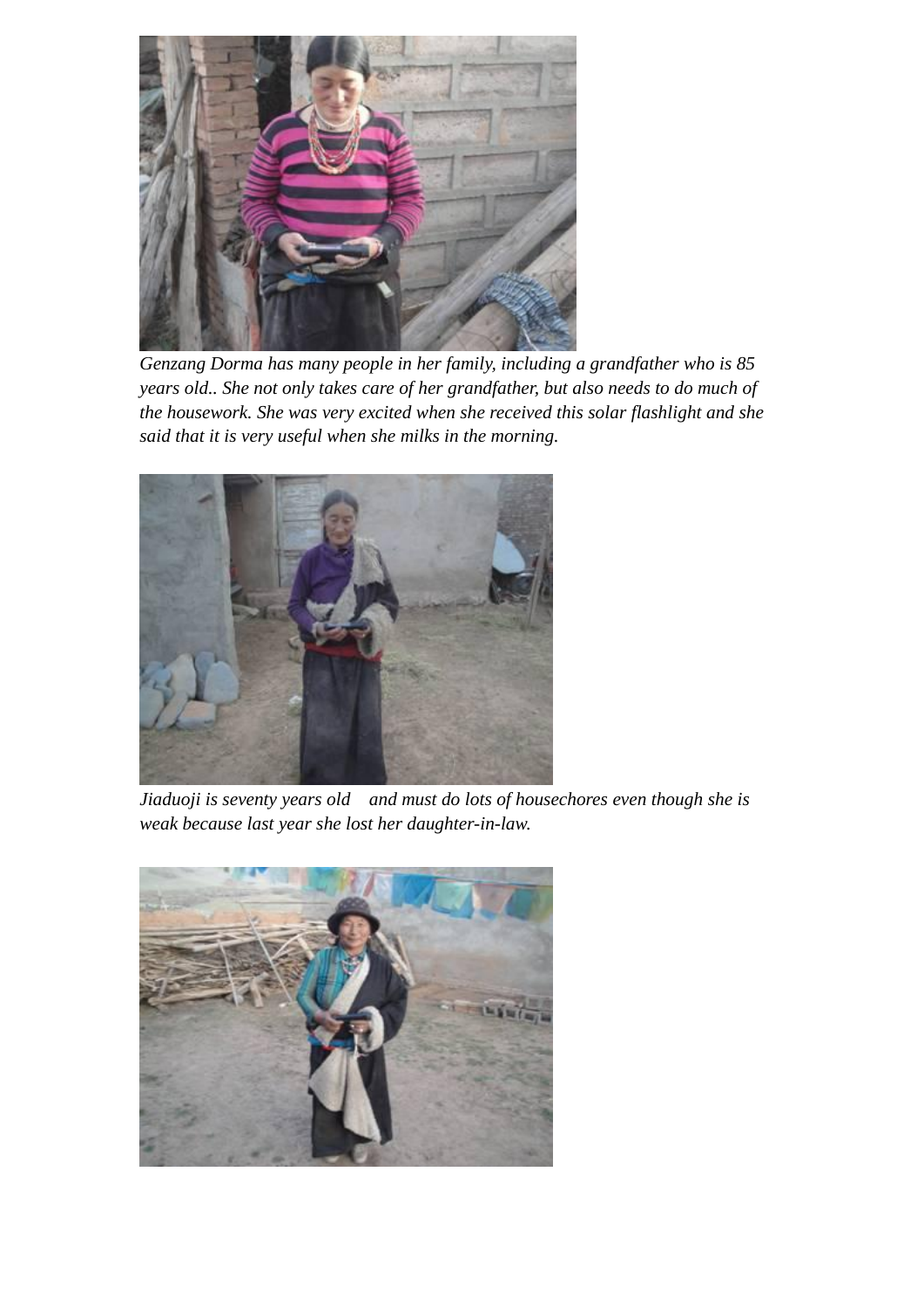*Sdagmo ji is 60 years old. Her husband is disabled hence she has to handle everything by herself. After she received her flashlight, she was so happy that she could not say anything***.** 



*Cuolai is a very hardworking woman-- even though she doesn't have a husband, she is still brave and supports her family by herself.*



*Suonan jia is 67 years old and who doesn't have a wife or children. He was left alone after his wife died. He is a very kind man and likes to help others, so all of the villagers in Gon Chen respect him.*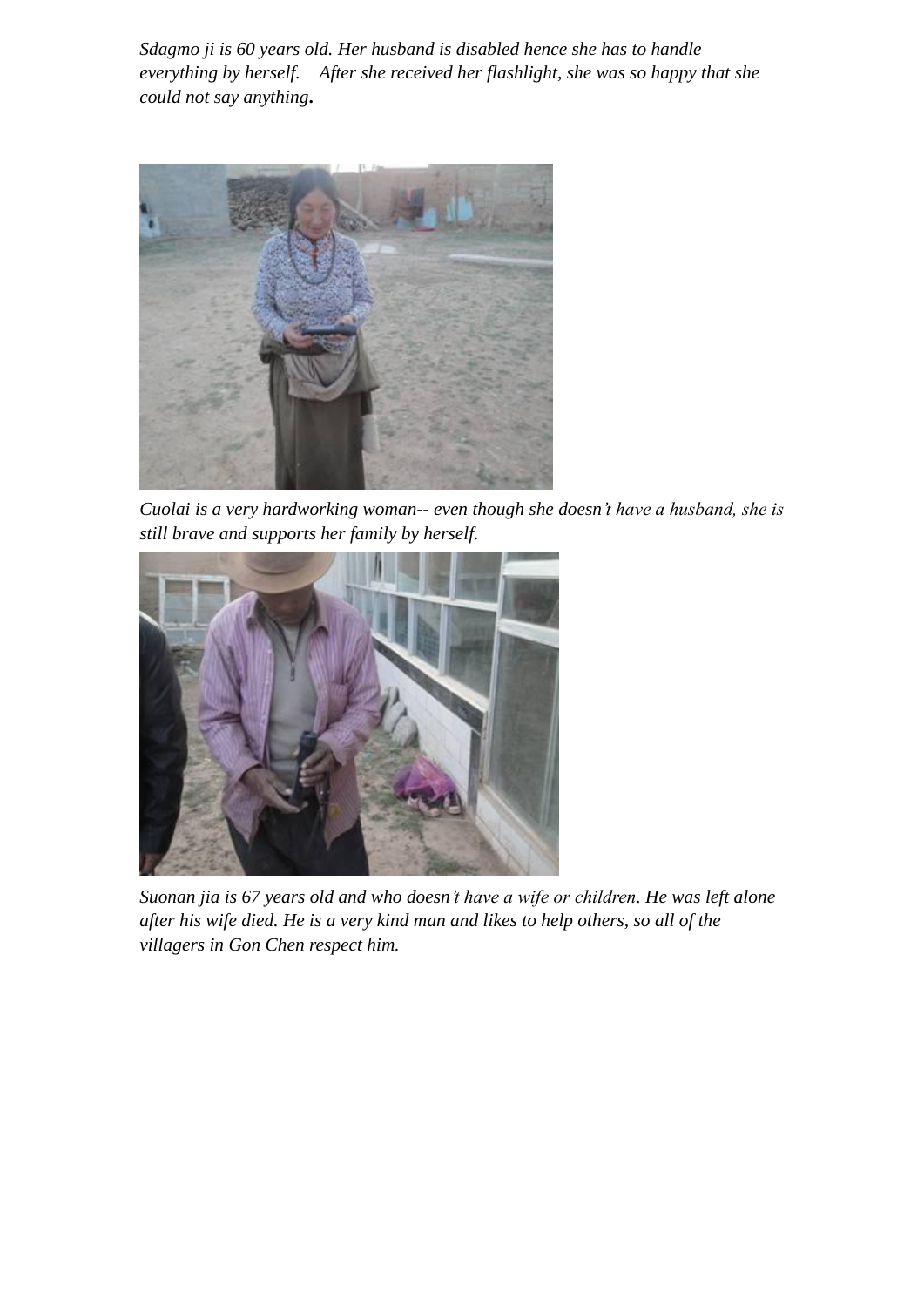

*She is a primary school student and she likes to study very much, but her home is far away from the school. When she received this solar flashlight she was very happy and said to the manager that she will study hard and be a knowledgeable person in the future.*



*Nalai receiving a solar flashlight.*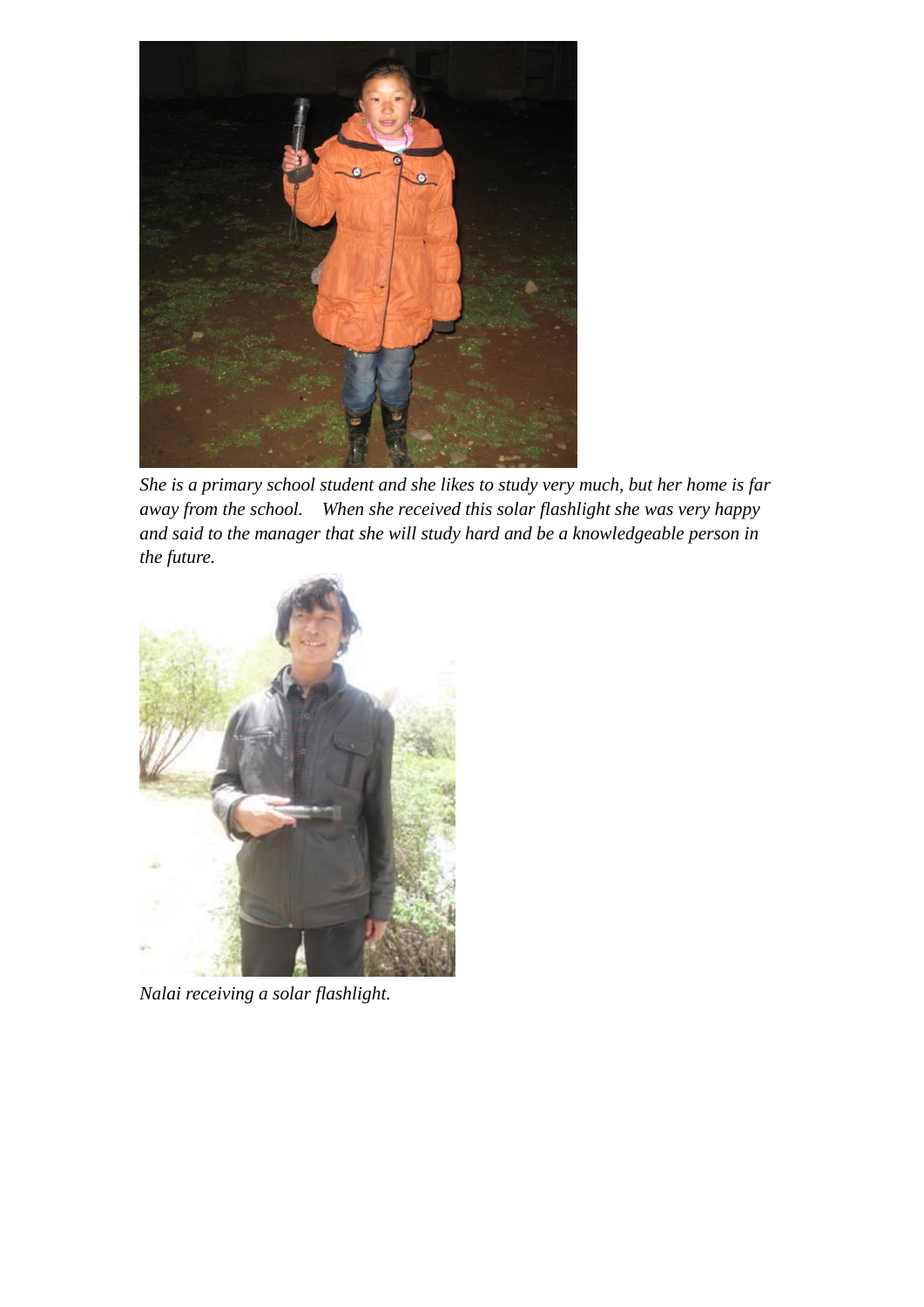

*This is a hard working woman who has to milk female yaks during the summer, so the solar flashlight is very useful for her. She said that this kind of free help was unexpected and surprising for her.*

पर पर गुं प्रथम पर मर है बाल या जब स रवय दिवाच वर्षे द यथे छेद रेवाच चारे रॅवन्स ग्रॅटय दुष्य बॅदल डिम इंद के सू मृत्य के प्राण 应 या दब्ब बाद रे मुझे ये यादव गुरु दब गुल के दौर हे इंग देर ग्लै श्रे  $a$  Balar &  $x$  id . रवस्त्र के छन् कूल, प्रबे<u>र ने बूर्य ना</u>डु जाते, उन्ने बुद्धा प्रमुख के वर्ष जा ल रहत बूट का हुन कर मुझे ता मेरी दिन में बीच बाल का बी<br>पुरा पूर तक पूर्ण कर में ही ता मेरी दिन मूर्ण बाल का मु zyes प्रदर्श गर वन्न ग्री कुन रवार वल देव जेर डेल हैं। यू बूवा लेरलम algraficas usadeste med visites se de se de der all su ann de gli quand si gens addissen मैं में के नाय में बात देता जात क्षेत्र और व्या ना पैथा वर्ष  $4.543$ 77 d. d. stalet ने वल व्युष्पदेश्व

#### **Thank You Letter**

#### **English Translation of Thank You Letter**

Dear donors and Shem Women's Group,

I would like to be on behalf of all the villagers of Gon chen Village to extend my sincere appreciation of the successful implementation of the twenty-four Solar Flashlight Project for the twenty-four poorest families in Gon chen Tibetan Village. With the good quality of modern solar flashlights, it is not only convenient for people